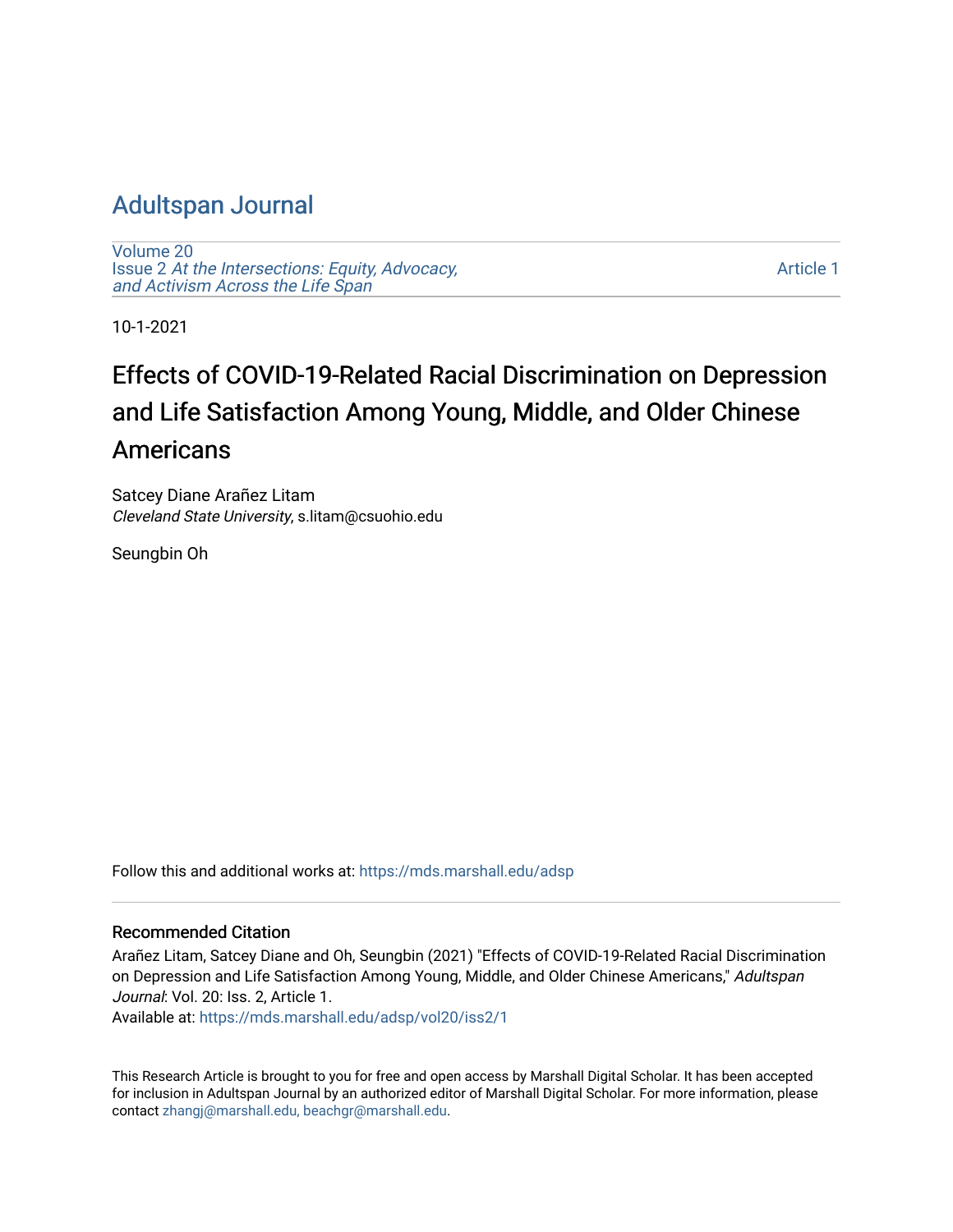Arañez Litam and Oh: Effects of COVID-19-Related Racial Discrimination on Depression a<br>Received 12/16/20 Revised 04/07/21 Accepted 04/28/21 DOI: 10.1002/adsp.12111

# **RESEARCH** . . . . . . . . . . . . . **. Effects of COVID-19-Related Racial Discrimination on Depression and Life Satisfaction Among Young, Middle, and Older Chinese Americans**

**Stacey Diane Arañez Litam and Seungbin Oh**

*This study examined the relationship between age and gender on Chinese American adults' (N = 184) experiences of COVID-19-related racial discrimination, depression, and life satisfaction. Results indicated that COVID-19-related racial discrimination explained 47.9% of the variance in depression, and COVID-19-related racial discrimination and depression explained 42.3% of the variance in life satisfaction.* 

*Keywords*: COVID-19, racial discrimination, Chinese Americans, depression, life satisfaction

The COVID-19 pandemic has led to a substantial rise in anti-Asian discrimination and hate incidents characterized by verbal and physical attacks, anti-Asian rhetoric, and discrimination against Asian-owned businesses (Jeung & Nham, 2020; S. Lee & Waters, 2021). Compared with other Asian American and Pacific Islander (AAPI) ethnic subgroups, individuals of Chinese descent disproportionately experience higher rates of racial discrimination and physical assaults (Ha et al., 2020; Stop AAPI Hate, 2021). Although researchers have begun to examine the deleterious effects of COVID-19-related racial discrimination on the mental health and wellness of disaggregated AAPI groups (Litam & Oh, 2020; S. Lee & Waters, 2021), the ways that pandemic-related racism affects Chinese and Chinese Americans across age and gender remain unknown.

#### **IMPACT OF RACIAL DISCRIMINATION ON MENTAL HEALTH AND WELLNESS**

The extant body of research has established the harmful effects of racial discrimination on mental and physical health (Paradies et al., 2015). In a systematic

*Stacey Diane Arañez Litam, Counseling, Administration, Supervision, and Adult Learning Department, Cleveland State University; Seungbin Oh, Department of Psychology, Merrimack College. Correspondence concerning this article should be addressed to Stacey Diane Arañez Litam, Counseling, Administration, Supervision, and Adult Learning Department, Cleveland State University, 2121 Euclid Avenue, Julka Hall 275, Cleveland, OH 44115 (email: s.litam@csuohio.edu).* 

*© 2021 by the American Counseling Association. All rights reserved.*

**70 ADULTSPAN***Journal October 2021 Vol. 20 No. 2*

Published by Marshall Digital Scholar, 2021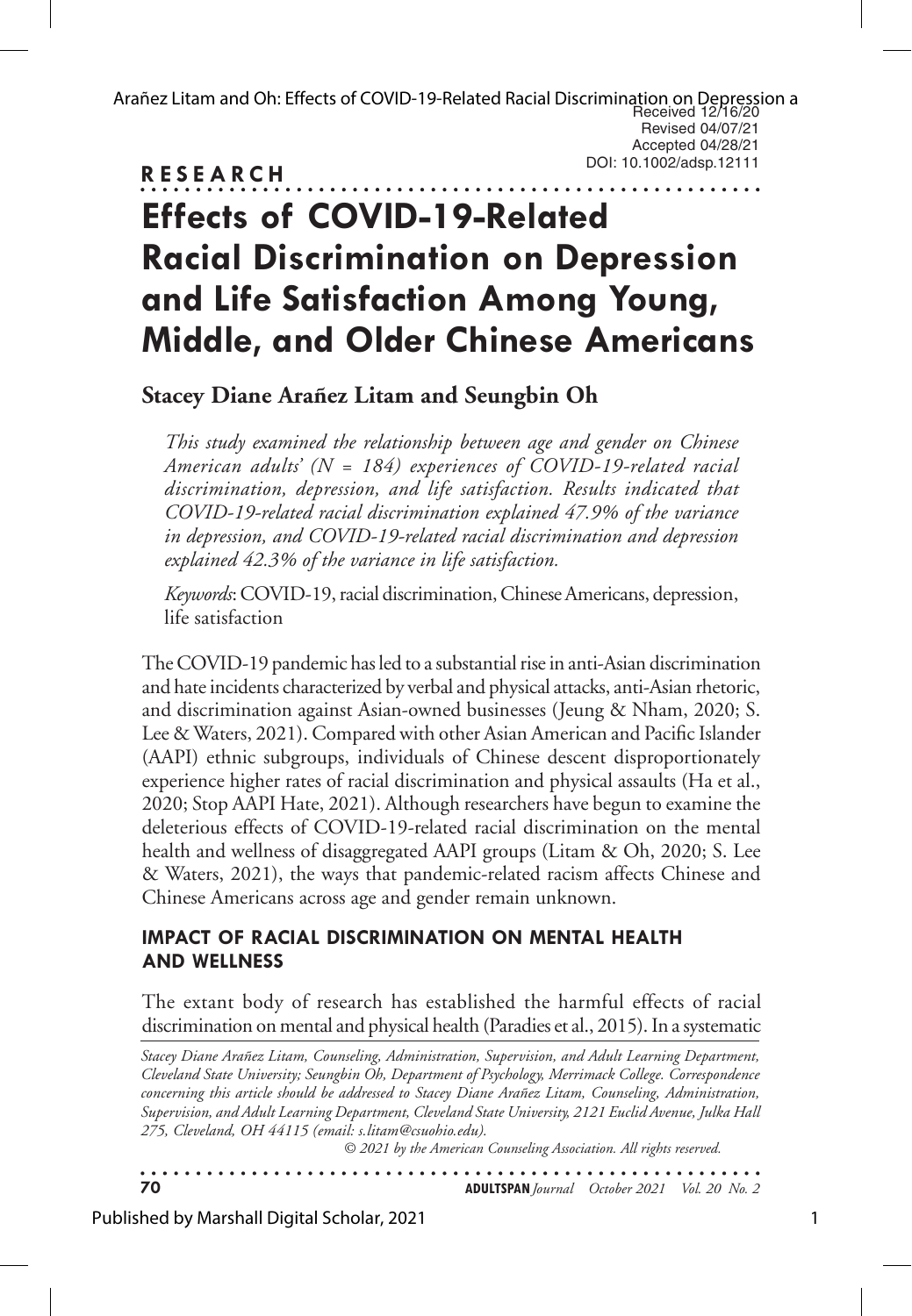review, Gee et al. (2009) found a strong association between discrimination against Asian Americans and mental health problems in 37 of 40 studies. Similarly, Paradies et al. (2015) examined 293 studies and concluded that racism was significantly related to poor health among Asian Americans and Latino Americans. Indeed, experiences of racial discrimination are strongly associated with anxiety, depression (Chau et al., 2018; Hwang & Goto, 2009; Nadal et al., 2015), and sleep disturbances (Ong et al., 2017) in ways that result in poorer life satisfaction. Although the detrimental effects of racism are undisputable, the effects of COVID-19-related racism on disaggregated AAPI groups are just now forthcoming. In one study of Chinese migrants and Chinese Americans (*N* = 187), higher levels of COVID-19-related racial discrimination significantly predicted higher levels of depression and lower levels of life satisfaction (Litam & Oh, 2020).

#### **DEPRESSION, LIFE SATISFACTION, GENDER, AND AGE**

Among Asian Americans, depression tends to endure in ways that negatively affect life satisfaction (Kalibatseva & Leong, 2011; S. Y. Lee et al., 2014). Obtaining a deeper understanding of the ways in which intersectional identities (i.e., gender and age) affect depression and life satisfaction among Chinese Americans is important because older minority adults face the double jeopardy (Dowd & Bengston, 1978) of growing old and holding membership in a minority group. Given the double jeopardy hypothesis, special attention must also be paid to older Asian women (Jang et al., 2011), who may be more likely to exhibit symptoms of depression (Jang et al., 2011; Sato et al., 2020). According to Cole (2009), endorsing an intersectional lens in research requires "analytic approaches that simultaneously consider the meaning and consequences of multiple categories of identity, difference and disadvantage" (p. 170). Researchers are called to consider the intersectional influences of gender and age in depression and life satisfaction among Asian Americans because these factors may influence manifestation, diagnosis, and treatment (Kalibatseva & Leong, 2011).

Studies that have examined the role of gender and age in depression and life satisfaction among Asian Americans have yielded mixed results. Across a nationally representative sample  $(N = 1,280)$ , no gender differences on depression were found, although older Chinese adults were most at risk for depression at around age 60 (S. Lee et al., 2013). A meta-analysis of 58 studies  $(N = 21,731)$  that examined the effects of gender and age on depression among Chinese, Korean, and Filipino Americans found no gender or age differences on the prevalence of depression (Kim et al., 2015). Although some studies have reported higher depressive symptoms among Asian women compared with Asian men (Hahm et al., 2010; Jang et al., 2011; Sato et al., 2020), other studies have failed to find significant gender differences in depression among Asian Americans (Kim et al., 2015; S. Lee et al., 2013; Yu & Chang, 2020).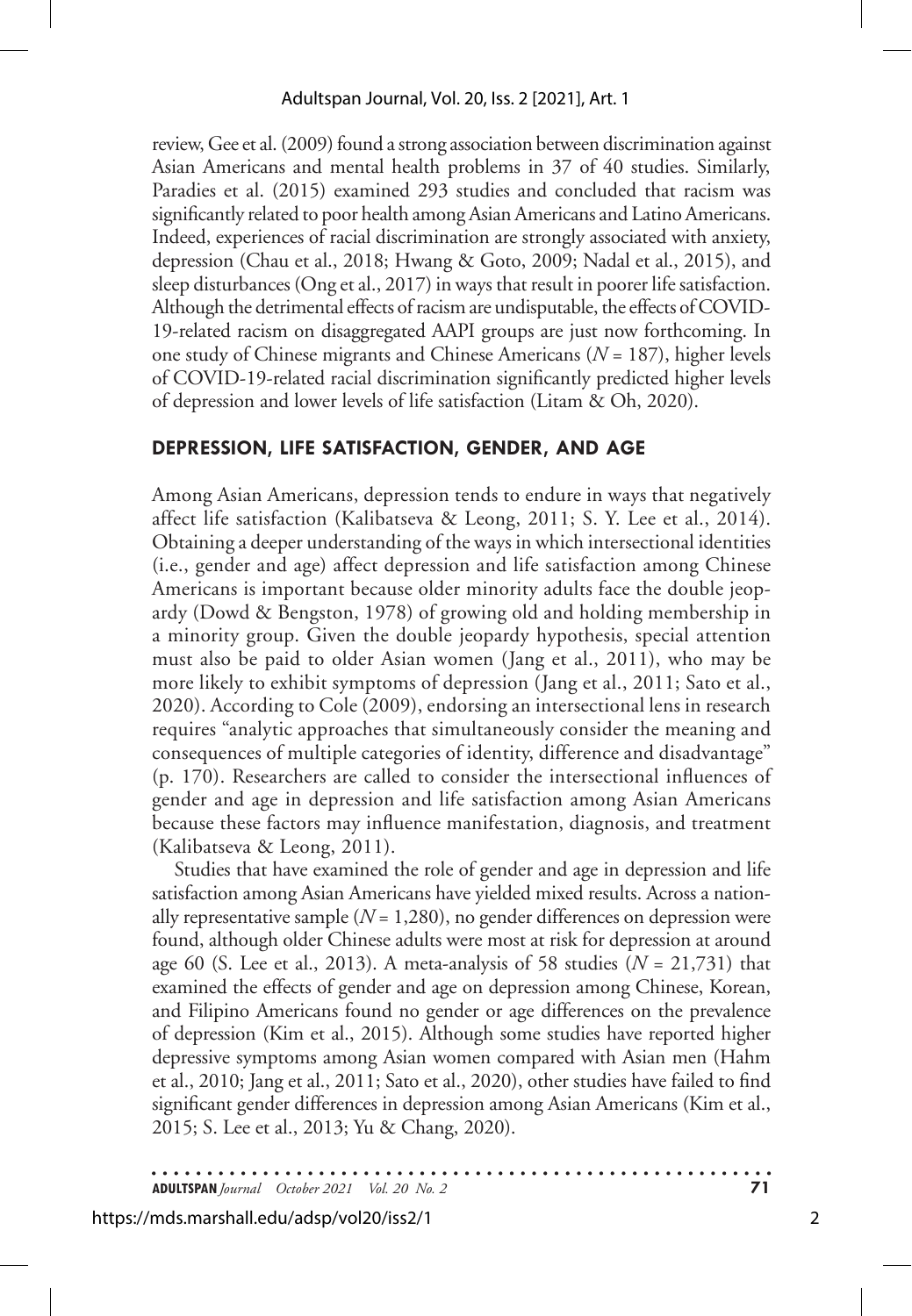## **RACIAL DISCRIMINATION AND AGE**

A 26-year content analysis of counseling publications on aging noted that only 5.9% (*n* = 11) of articles focused on cultural diversity (Fullen et al., 2019). The findings from Fullen et al. (2019) established a clear call for researchers to examine the effects of racial discrimination across the life span. A study of Asian immigrants and U.S.-born Asian adults (*N* = 2,047) found that age was a significant predictor of whether ethnic identity exacerbated or mitigated the effects of discrimination on mental health (Yip et al., 2008). Specifically, ethnic identity was a protective factor for discrimination and mental health among U.S.-born Asian individuals ages 41 to 50 but not those ages 31 to 40 and ages 51 to 75 (Yip et al., 2008). According to a national report (*N* = 5,542), the majority of AAPI respondents who reported experiences of hate incidents following the COVID-19 pandemic were between ages 26 to 35 (30.3%), followed by respondents ages 36 to 45 (20.6%) and those ages 18 to 25 (17.3%; Stop AAPI Hate, 2021). In addition, AAPI respondents ages 46 to 60 and 61 to 75 who reported experiences of pandemicrelated discrimination comprised 14.3% and 5.6% of responses, respectively. Understanding how COVID-19 impacts racial and ethnic groups across the life span is of paramount importance because older adults from communities of color have faced long-standing structural racism and ageism in ways that have important implications for their health and well-being (Rhee et al., 2019).

## **RACIAL DISCRIMINATION AND GENDER**

There has been a dearth of studies examining the moderating impact of gender in racial discrimination research with Asian American groups despite evidence of its importance. According to Hahm et al. (2010), Asian women experienced more negative mental and physical health outcomes than did Asian men when faced with lower thresholds of discrimination. Following instances of racial discrimination, gender may also influence coping responses among Asian American groups (Liang et al., 2007). The results from these studies emphasize the importance of considering gender when conducting research on racial discrimination among Asian American populations (Hahm et al., 2010; Liang et al., 2007). Understanding the effects of racial discrimination on Asian men is additionally important because they occupy dual positions of privileged and marginalized identities (T. Liu & Wong, 2016). Indeed, the call to endorse intersectional perspectives to better understand the experiences of racial discrimination among Asian men has been established (Iwamoto & Liu, 2009; Lewis & Grzanka, 2016; Liang et al., 2010).

### **THE CURRENT STUDY**

The counseling profession's emphasis on development across the life span (Kaplan et al., 2014) and the dearth of gerontology counseling research focusing on cultural diversity (Fullen et al., 2019) illuminate the importance of understanding the effects

| 72 | <b>ADULTSPAN</b> Journal October 2021 Vol. 20 No. 2 |  |
|----|-----------------------------------------------------|--|

Published by Marshall Digital Scholar, 2021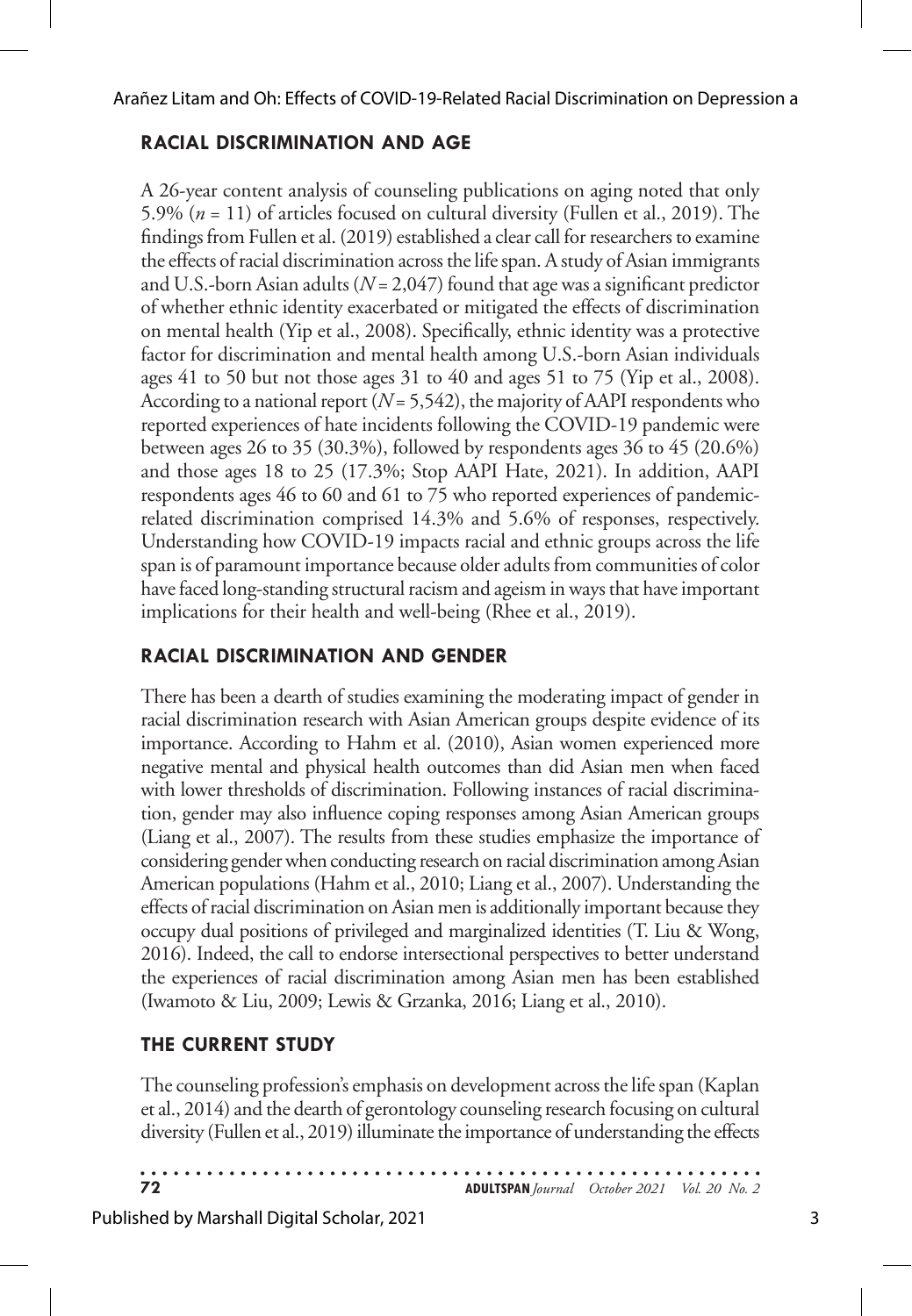of COVID-19-related racial discrimination among Chinese American adults from different age groups (i.e., young, middle, and older) to design culturally competent counseling interventions. The importance of understanding the role of gender and age on experiences of racial discrimination and related well-being constructs (i.e., depression and life satisfaction) has additionally been recognized (Hahm et al., 2010; Lewis & Grzanka, 2016; Liang et al., 2007; Yip et al., 2008). Therefore, this study addresses the gap in literature by examining the relationship between gender and age in experiences of COVID-19-related racial discrimination, depression, and life satisfaction among Chinese American adults from different age groups.

### **METHOD**

#### **Inclusion/Exclusion Criteria**

To participate in the study, prospective participants were required to meet the following inclusion criteria: (a) self-identify as Chinese American or Chinese with multiracial background, (b) have either experienced or witnessed COVID-19-related racism, and (c) reside in the United States.

#### **Participants**

Initially, 257 adult Chinese Americans consented to participate and complete the study (i.e., AAPI communities,  $n = 180$ ; Amazon MTurk,  $n = 77$ ). Of the initial data set, we excluded 73 participants from the analysis for not meeting the inclusion criteria, responding to less than 70% of the entire survey items, showing random or identifiable patterns of responses, or not providing the essential demographic information (e.g., age or gender) for the study. This resulted in a final sample of 184 Chinese American participants (71.6% usable response rate). Approximately 55% of participants identified as female (*n* =102) and 82 participants (45%) identified as male. The mean age overall was 31.26 years (*SD* = 9.6, range = 16–63 years). For meaningful analysis and interpretation, participants were divided into three age groups: (a) young age group  $(16-34 \text{ years}; n = 142)$ , (b) middle age group (35–54 years; *n* = 34), and (c) older age group (55 years or older; *n* = 8). Within our sample, more than half of participants reported both experiencing and witnessing instances of COVID-19-related racism (59.2%, *n*  $= 109$ ), followed by participants who reported only witnessing (36.4%,  $n = 67$ ) and only experiencing (4.4%, *n* = 8) instances of COVID-19-related racism.

#### **Sampling Procedure**

We obtained approval from the university institutional review board prior to the collection of data. Participants were recruited from AAPI community email lists, social media sites (i.e., LinkedIn), and Amazon MTurk. Qualtrics (http://www. qualtrics.com) was used to create an electronic assessment packet that consisted of a demographic form and three instruments. Consenting participants were informed they could end the survey at any time, completing the survey was optional, and the results would not directly benefit them. Participants from MTurk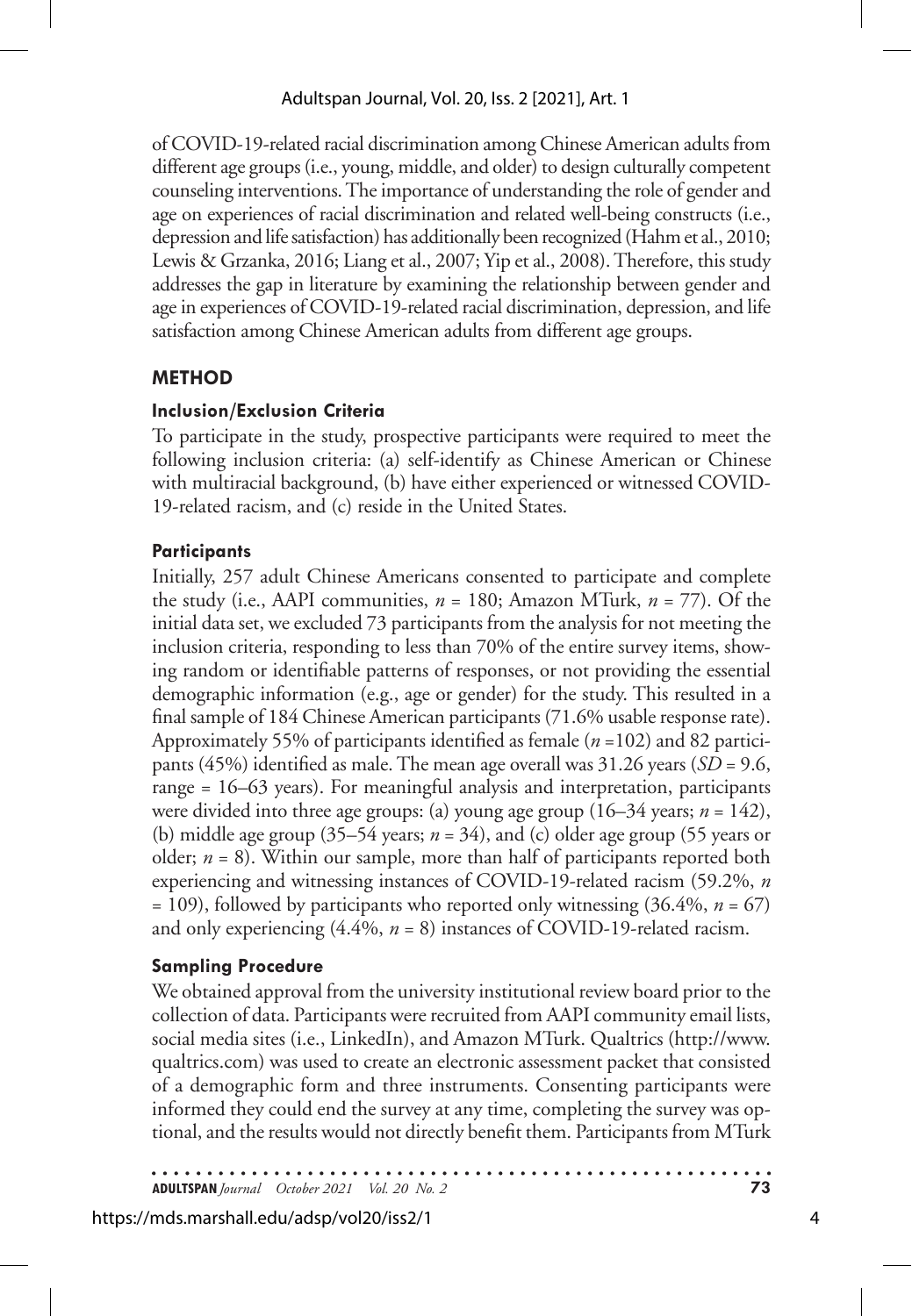received a \$0.50 as compensation to complete the online survey. Three screening questions were included on the Amazon MTurk survey to monitor data quality and required participants to select a certain response option. Twenty-four participants (31.2%) were screened out of the sample for selecting incorrect responses.

#### **Measures**

*Demographics and background form.* A demographic and background form was created to gather participant information. Participants responded to questions related to their age, gender, highest level of education, and race/ethnicity. Two additional items assessed the occurrence and frequency of COVID-19-related racial discrimination.

*Discrimination experience.* The Everyday Discrimination Scale (EDS; Williams et al., 2008) was adapted with COVID-19-related specifiers to measure participants' experiences of pandemic-related discrimination. The prompt (i.e., "Since the COVID-19 outbreak") was added before each item to specifically measure experiences of everyday discrimination within the context of the COVID-19 pandemic. Participants rated their responses to items on a 5-point Likert-type scale ranging from *never* (0%) to *always* (100%). Sample items included "Since the COVID-19 outbreak, I have been treated with less respect than other people" and "Since the COVID-19 outbreak, I was threatened or harassed." The reliability of scores on the EDS was .90 (Bernstein et al., 2011). In the current study, reliability for the EDS total score was .96.

*Satisfaction with life.* The Satisfaction With Life Scale (SWLS; Diener et al., 1985) is a five-item scale that measures global beliefs toward life satisfaction. Participants rated their responses on a 7-point Likert scale ranging from 1 (*strongly disagree*) to 7 (*strongly agree*). Higher scores on the SWLS indicate greater life satisfaction. Sample items include "In most ways my life is close to ideal" and "If I could live my life over, I would change almost nothing." The reliability of the SWLS was .87, with a test-retest reliability score of .82 (Diener et al., 1985). In this study, the reliability score for the SWLS was .90.

*Depression.* The Center for Epidemiologic Studies Depression Scale–Revised (CESD-R; Van Dam & Earleywine, 2011) is a 20-item scale that measures symptoms of depression. The CESD-R consists of two subscales: Functional Impairment (12 items) and Negative Mood (eight items). Participants rated their responses on a 5-point Likert-type scale ranging from 1 (*not at all or less than one day*) to 5 (*nearly every day for 2 weeks*). Sample items include "I felt depressed" and "I lost interest in my usual activities." The reliability of the CESD-R was .92 (Van Dam & Earleywine, 2011). In this study, the reliability score was .97.

#### **Data Diagnostics**

Data were examined for missing values and statistical assumptions. An analysis of missing data indicated that three participants (1.6%) missed either age or gender items. As described in the Participants section, these three participants

. . . . . . **74 ADULTSPAN***Journal October 2021 Vol. 20 No. 2*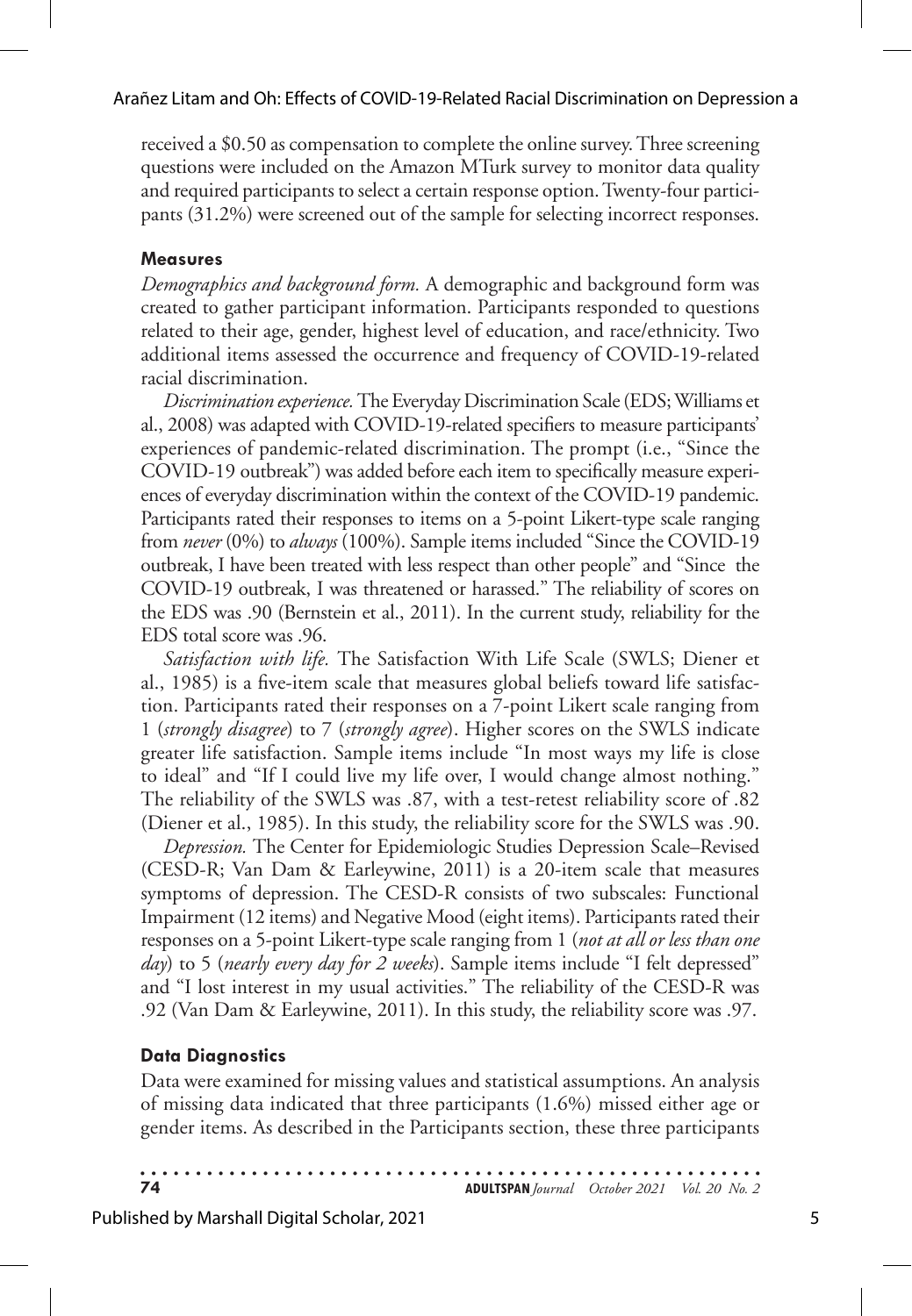were removed from the data analysis given the essential aspect of such values in the study and the less-than-minimal proportion of missingness in data (Osborne, 2013). Skewness values ranged from –.89 to .98 and kurtosis values ranged from –1.25 to 1.84, which support an acceptable range of data normality (Garson, 2012). However, visual investigations of plots (i.e., histogram and Q-Q [quantile-quantile] plots) showed a moderate degree of skewness in the data distribution, which was further evidenced by the significant value (*p* < .01) of the Shapiro-Wilk test. Therefore, data were considered to be moderately skewered at univariate level, which suggested multivariate nonnormality (Mvududu & Sink, 2013). Multicollinearity in data was absent, as evidenced by variance inflation factor values less than 10 and tolerance values greater than .10 (Tabachnick & Fidell, 2019). The linearity of data was supported by visual examination of bivariate scatterplots. Therefore, despite the moderate skewness of data distribution, our data were considered to be appropriate for regression analysis (Tabachnick & Fidell, 2019). Regression analysis also tends to produce inconsequential results with small to moderate violation of data normality (Tabachnick & Fidell, 2019).

#### **Analytic Strategy, Sample Size, Power, and Precision**

We used a multiple linear regression (MLR) to determine the relationship between racial discrimination, depression, and life satisfaction. In addition, we conducted a factorial analysis of variance (ANOVA) to explore the influence of age, gender, and their interaction on experiences of COVID-19-related racial discrimination, depression, and life satisfaction. Regarding effect size, we consulted Cohen's (1988) benchmarks to define small ( $\eta_p^2 = .01$ ), medium ( $\eta_p^2 =$ .06), and large ( $\eta_p^2$  = .14) effects sizes. A final sample size of 184 was deemed sufficient for detecting a medium effect size at a  $p$  value of .05 with power of .80 (Cohen, 1992).

### **RESULTS**

#### **Preliminary Analysis**

Scores on COVID-19-related racial discrimination were the highest for Chinese Americans who both experienced and witnessed the racial discrimination (*M*  $= 25.31, SD = 9.08$ , followed by those who only experienced ( $M = 25$ ,  $SD = 1$ 11.05) and those who only witnessed ( $M = 16.78$ ,  $SD = 8.06$ ) the discrimination. Similarly, depression scores were highest among Chinese Americans who both experienced and witnessed COVID-19-related racial discrimination (*M*  $= 55.19$ , *SD* = 21.23), followed by those who only experienced (*M* = 50, *SD* = 27) and those who only witnessed (*M* = 40.88, *SD* = 18.40) the discrimination. Scores of life satisfaction were highest among Chinese Americans who only witnessed COVID-19-related racial discrimination  $(M = 25.36, SD = 5.93)$ , followed by those who both experienced and witnessed (*M* = 22.40, *SD* = 6.95) and those who only experienced ( $M = 20.88$ ,  $SD = 8.27$ ) the discrimination.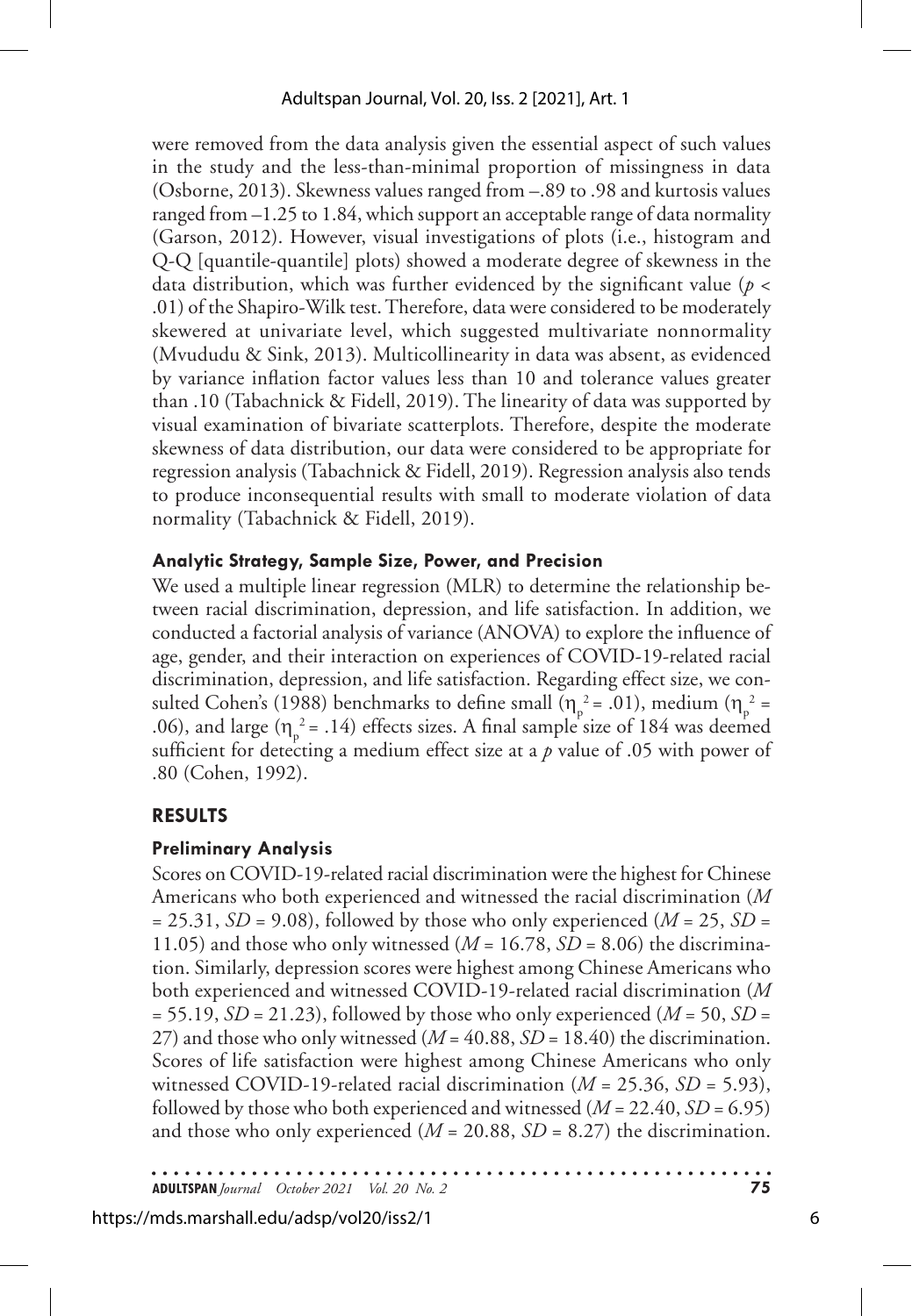#### **Relationship Between Racial Discrimination, Depression, and Life Satisfaction**

An MLR was conducted to assess the relationship between COVID-19-related racial discrimination, depression, and life satisfaction. These results are presented in Table 1. First, MLR was applied to depression as the outcome variable and COVID-19-related racial discrimination as the predictor variable. COVID-19-related racial discrimination ( $\beta = .69$ ,  $p < .001$ ) explained 47.9% ( $R^2 = .479$ ) of the variance in depression. Specifically, every unit increase in the racial discrimination was a .69 unit increase in level of depression. Subsequently, an MLR was also applied to life satisfaction as the outcome variable with COVID-19-related racial discrimination and depression as the predictor variables. Overall, the two predictor variables accounted for  $42.3\%$  ( $R^2 = .423$ ) of the variance in life satisfaction. Specifically, every unit increase in COVID-19-related racial discrimination  $(B = -0.20, p < .05)$ resulted in a .20 unit decrease in life satisfaction. Every unit increase in depression  $(B = -0.50, p < .001)$  resulted in a .50 unit decrease in life satisfaction.

#### **Gender, Age, and COVID-19-Related Racial Discrimination**

We conducted an MLR analysis to examine the relationship between COVID-19-related racial discrimination and gender and age. The predictive variables (gender and age) together were significant predictors of the total score on COVID-19-related racial discrimination,  $F(2, 181) = 14.63$ ,  $p < .001$ , accounting for 13.9% variance in the score. When we examined each variable, gender was the only significant predictor of the total score on racial discrimination ( $B = .36$ ,  $p < .001$ ).

A factorial ANOVA was conducted to explore the impact of gender and age on levels of COVID-19-related racial discrimination (see Table 2). There was no significant difference between the three age groups,  $F(2, 178) = 0.33$ ,  $p >$ .05. However, there was a statistically significant main effect for gender, *F*(1, 178) = 7.31,  $p < .05$ , with a small effect size ( $\eta_p^2 = .04$ ). Further comparison tests revealed that the mean score for men  $(M = 25.65, SD = 9.55)$  was significantly different from the mean score for women  $(M = 19.01, SD = 8.58)$ . The main effect for the interaction effect,  $F(2, 178) = 4.75$ ,  $p < .05$ , was also statistically significant with a small effect size ( $\eta_p^2$  = .05). Further investigation

**Results From Multiple Linear Regression Between COVID-19-Related Racial Discrimination, Depression, and Life Satisfaction**

|                                     | <b>Depression</b> |      |         | <b>Life Satisfaction</b> |              |                                                     |  |  |
|-------------------------------------|-------------------|------|---------|--------------------------|--------------|-----------------------------------------------------|--|--|
| Variable                            | в                 | SE   | β       | в                        | SE           |                                                     |  |  |
| Racial discrimination<br>Depression | 1.54              | 0.12 | $.69**$ | $-0.20$<br>$-0.50$       | 0.06<br>0.03 | $-.14*$<br>$-.16**$                                 |  |  |
| $R^2$                               | .479              |      |         |                          | .423         |                                                     |  |  |
| $*p < .05.$ $*p < .001.$            |                   |      |         |                          |              |                                                     |  |  |
| 76                                  |                   |      |         |                          |              | <b>ADULTSPAN</b> Journal October 2021 Vol. 20 No. 2 |  |  |

Published by Marshall Digital Scholar, 2021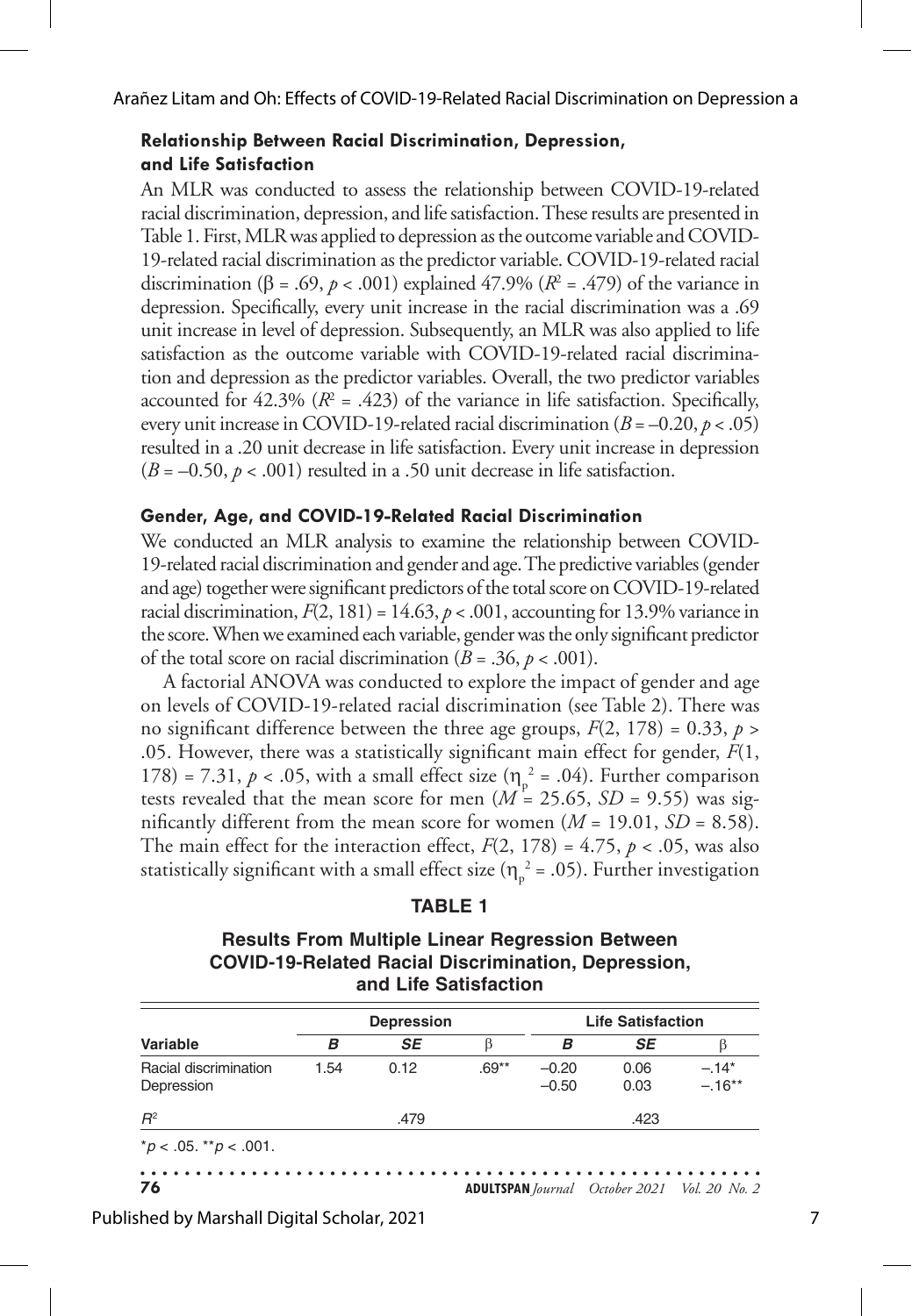#### **TABLE 2**

|               | <b>Racial Discrimination</b> |                     |            | <b>Depression</b> |                      |            | <b>Life Satisfaction</b> |                    |            |
|---------------|------------------------------|---------------------|------------|-------------------|----------------------|------------|--------------------------|--------------------|------------|
| Variable      |                              | df                  |            |                   |                      |            |                          |                    |            |
| Gender<br>Age | $7.31*$<br>0.33              | (1.178)<br>(2, 178) | .04<br>.00 | 2.35<br>$4.50*$   | (1, 178)<br>(2, 178) | .01<br>.05 | 2.03<br>1.85             | (1.178)<br>(2.178) | .01<br>.02 |

#### **Analysis of Variance for the Study Variables**

 $*p$  < .05.

of the interaction effect (see Figure 1) indicated that male participants in the young age group reported significantly higher levels of racial discrimination experiences ( $M = 24.65$ ,  $p < .005$ ) than female participants ( $M = 19.33$ ) in the same age group. Similarly, male participants in the middle age group also indicated significantly higher levels of racial discrimination experiences (*M* = 30.95,  $p < .001$ ) than female participants ( $M = 15.77$ ) in the same age group. Finally, male participants in the middle age group (*M* = 30.95) experienced a significantly higher level of racial discrimination (*p* < .05) than male participants in the young age group  $(M = 24.66)$ .

#### **Age, Gender, and Depression**

We used MLR analysis to explore the relationship between depression and gender and age. Gender and age together were nonsignificant predictors of total scores on depression ( $p > .05$ ). A factorial ANOVA was used to examine the differences

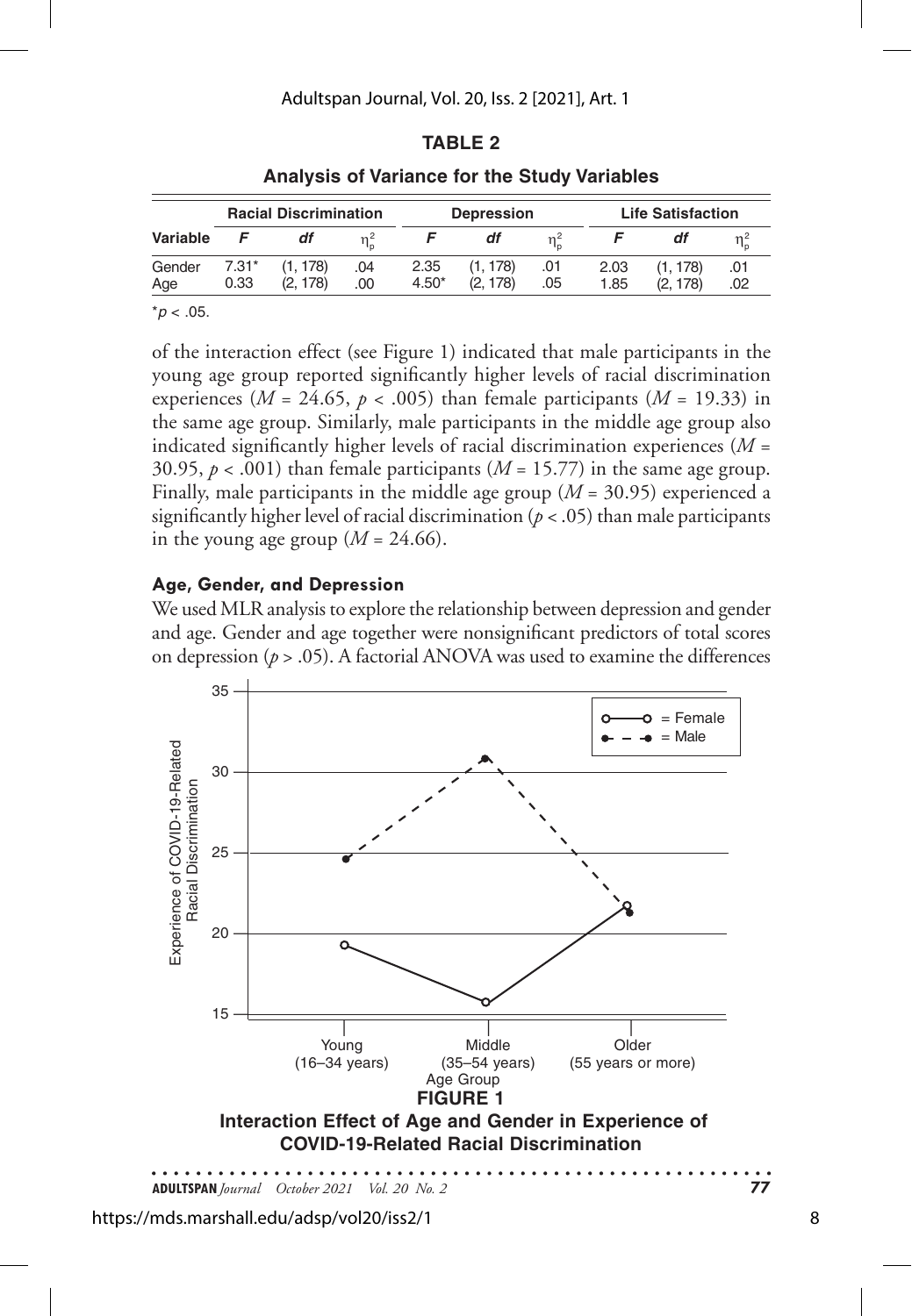in the scores on depression based on gender and age. Findings from the analysis indicated that there were no significant differences in the scores on depression between men and women,  $F(1, 178) = 2.35$ ,  $p > .05$ . However, the scores on depression were significantly different based on the three age groups, *F*(2, 178) = 4.50,  $p < .05$ , with a small effect size ( $\eta_p^2 = .05$ ). Further comparison test indicated that the mean score for the young age group  $(M = 49.68, SD = 20.49)$  and the middle age group ( $M = 55.26$ ,  $SD = 24.64$ ) was significantly different from that of the older age group ( $M = 27.75$ ,  $SD = 8.55$ ). In addition, the interaction effect between gender and age was statistically significant, *F*(2, 178) = 5.23, *p* < .05, with a medium effect size ( $\eta_p^2 = .06$ ). Further examination of the interaction effect indicated that male participants in the middle age group experienced significantly higher levels of depression ( $M = 65.10$ ,  $SD = 23.36$ ,  $p < .001$ ) than female participants (*M* = 39.38, *SD* = 17.81) in the same age group. Furthermore, male participants in the middle age group reported significantly higher level of depression ( $M = 65.10$ ,  $SD = 23.36$ ,  $p < .05$ ) than those in the young age group (*M* = 49.60, *SD* = 21.76) and the older age group (*M* = 52.78, *SD* = 23.27).

#### **Life Satisfaction**

We used MLR analysis to examine the relationship between life satisfaction and gender and age. Neither gender nor age either together or separately was a significant predictor of total scores on the life satisfaction scale (*p* > .05). A factorial ANOVA was used to explore the differences between the scores on life satisfaction based on gender and age. Levene's test suggested that the dependent variables were distributed equally across group ( $p > .05$ ). There were no significant differences in the scores on life satisfaction between gender,  $F(1, 178) = 2.03$ ,  $p > .05$ , or the three age groups,  $F(2, 178) = 1.85, p > .05$ . However, the interaction effect between gender and age was statistically significant,  $F(2, 178) = 7.43$ ,  $p < .005$ , with a medium effect size ( $\eta_p^2$ ) = .08). Further investigation of the interaction effect indicated that women in the middle age group reported significantly higher levels of life satisfaction (*M* = 27.62, *SD* = 5.69, *p* < .001) than men in the same age group (*M* = 18.62, *SD* = 5.59).

#### **DISCUSSION**

The results of this study contribute to the cultural diversity–focused gerontology counseling research (Fullen et al., 2019) by examining the relationship between COVID-19-related racial discrimination, depression, and life satisfaction among Chinese Americans and endorsing an intersectional approach to understand how age and gender influence each construct. Our multiple regression analysis identified a negative predictive influence of COVID-19-related racial discrimination and depression on life satisfaction. More specifically, Chinese Americans' depression was predicted by their experiences of COVID-19-related racial discrimination, which explained 47.9% of the variance. Our findings are similar to a previous study wherein perceived general stress and perceived racial discrimination accounted for 53% of the variance in depression among Asian Americans (Wei et al., 2010).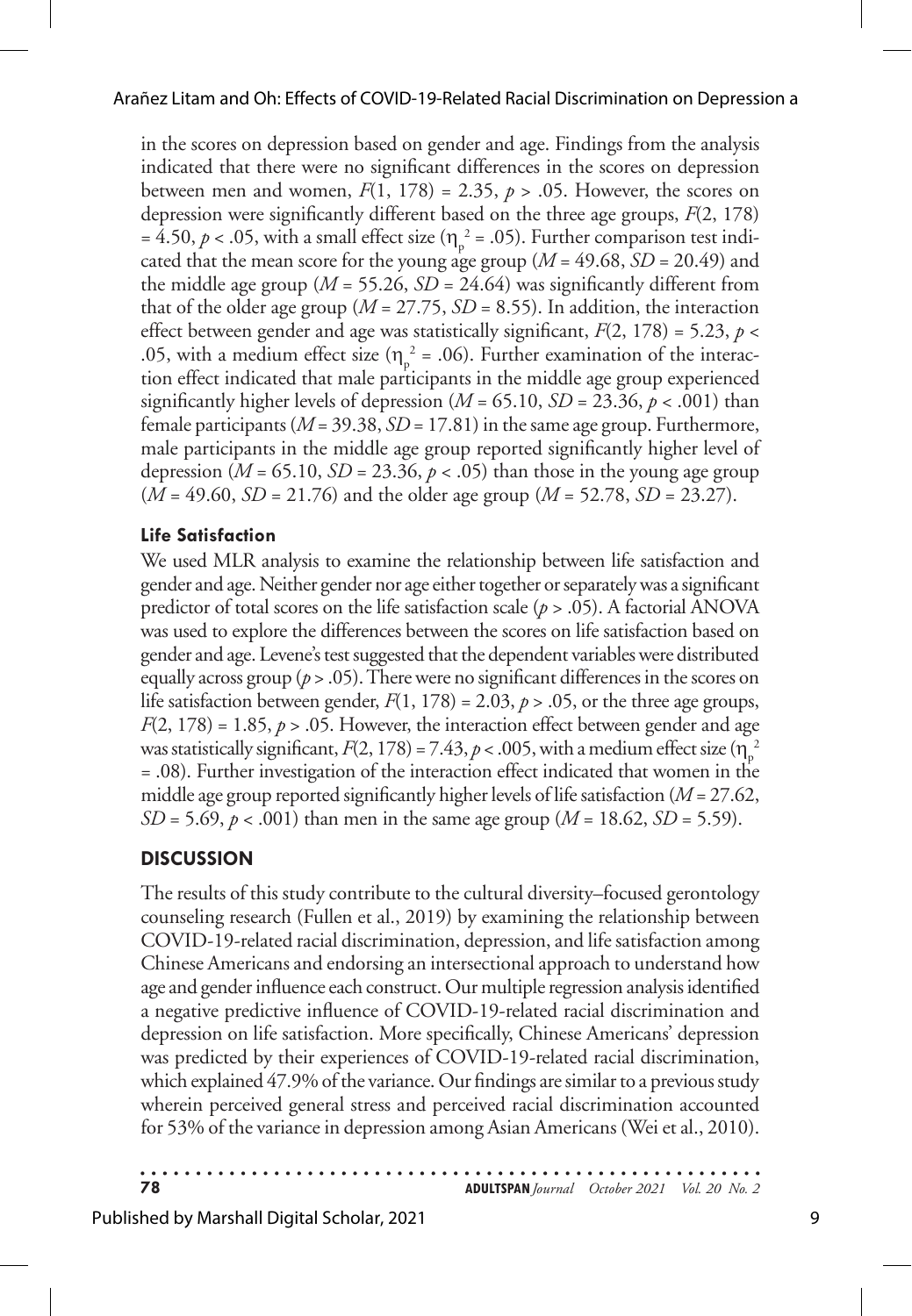Compared with a previous study by C. M. Liu and Suyemoto (2016) indicating that racial discrimination explained only 2% of the variance in depression among Asian Americans, our study explained 47.9% of the variance. A possible explanation for the inconsistency between our finding and C. M. Liu and Suyemoto's may be attributed to the differences in research design, measurements used, and the demographic makeup between our sample and theirs. In addition, our regression analysis indicated that racial discrimination and depression negatively predicted levels of life satisfaction among Chinese Americans, explaining 42.3% of the variance in life satisfaction. This result is comparable with previous studies (Gee et al., 2007; Litam & Oh, 2020) that determined how racial discrimination negatively affects levels of satisfaction via increased levels of depression among Asian Americans.

To further understand the intersectional influences of age and gender on experiences of racial discrimination, we conducted a multiple regression and ANOVA. On the basis of our findings, gender was the only significant predictor and produced a significant difference in levels of racial discrimination experiences, with a small effect size. Chinese American men in our study reported higher levels of discrimination compared with Chinese American women. Our findings additionally indicated that the intersectional influence between age and gender produced a significant effect for experiences of racial discrimination. Specifically, Chinese American men from the young age group (ages 16–34) and middle age group (ages 35–54) reported significantly higher levels of racial discrimination compared with women in the same age groups, with Chinese American men from the middle age group reporting the highest rates of racial discrimination. Although our results are consistent with a study by Yip et al. (2008), which found that Asian Americans from their young age group (ages 18–40) and middle age group (ages 41–50) reported higher rates of racial discrimination than those in the older age group (ages 51–75), our findings are inconsistent with a meta-analysis that reported higher rates of racial discrimination among women (Carter et al., 2019) and counter findings from Stop AAPI Hate (2021), which reported higher rates of racial discrimination among women (64.8%) compared with men (29.8%).

The mixed results of the intersection of age and gender evidence the complexity of our findings and highlight the need for further investigation. Because our findings on the effect of age are consistent with the literature, our results support notions that older adults develop stronger resilience, better coping strategies, and greater maturity as they age. In line with life-span development theory, older individuals may be more likely to internalize a strong sense of self and acceptance of their intersectional identities in ways that buffer against discrimination compared with younger individuals in earlier stages of their identity formation process (Erikson, 1968). One possible explanation related to our findings on gender may be that the Chinese American women in our study attributed their discrimination experiences to gender (e.g., sexism) rather than to race. In a patriarchal society in which men hold social power and privilege, women of color face intersecting forms of discrimination (i.e., sexism and racism) that may be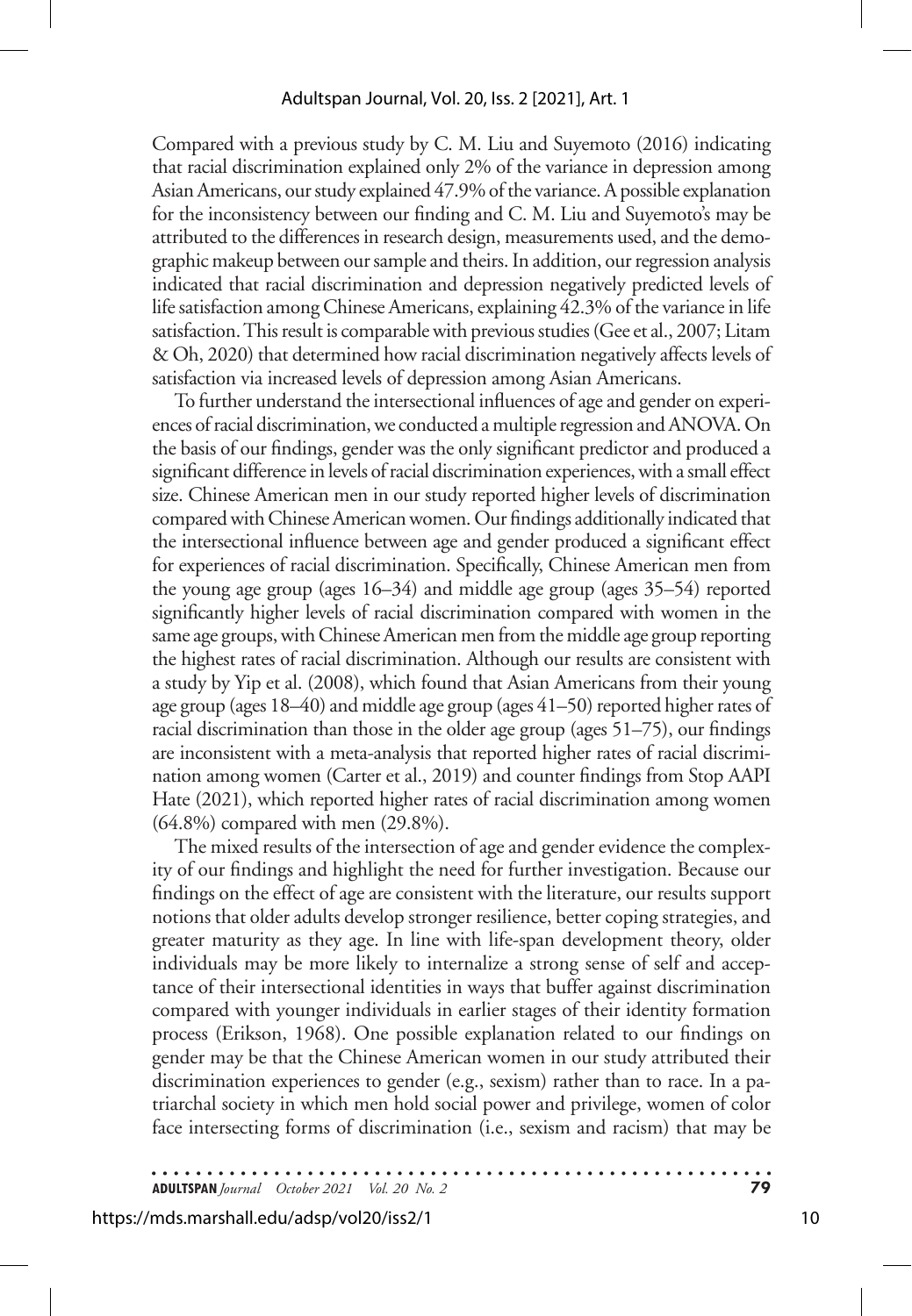difficult to disentangle. In a similar vein, current measures of racial discrimination may not adequately capture women's experiences of racial discrimination. Given the nature of double oppression, women of color experience unique forms of racial discrimination, including biased treatment related to physical appearance and partner choice (Seaton & Tyson, 2019), which are not measured by existing scales of racial discrimination (Ifatunji & Harnois, 2015).

Although gender was not a significant factor for levels of depression, each of the three age groups in our study reported significantly different levels of depression within the context of COVID-19-related racial discrimination, with the young and middle age groups reporting significantly higher levels of depression than the older age group. Further examinations at the intersection of age and gender resulted in a significant difference between levels of depression. Specifically, Chinese American men from the middle age group reported more severe levels of depression than Chinese American women in the same age group and compared with the other two age group across both genders. This result is inconsistent with previous studies that reported higher levels of depression among women (Hahm et al., 2010; Jang et al., 2011; Sato et al., 2020) and research that indicated gender was not a significant predictor of depressive symptoms among Asian Americans (Kim et al., 2015; S. Lee et al., 2013; Yu & Chang, 2020). One possible explanation for our findings may be that Chinese American men in our study face higher rates of depression because a growing number of Americans blame China and Chinese people for the pandemic. This hypothesis is supported by results from a poll that indicated 73% of U.S. adults had an unfavorable view of China (Silver et al., 2020), as well as the results from a study by the Center for Public Integrity and the Independent Polling System of Society (Ipsos, 2020) indicating three in 10 Americans blamed China or Chinese people for the pandemic. The ways in which anti-Asian attitudes may have disproportionately affected the Chinese American men in our study can be further corroborated by the extant body of research that clearly evidences harsher punishment for boys and men from diverse racial and ethnic groups (Skiba et al., 2002; Steffensmeier et al., 2016). It is therefore possible that Chinese American men are being disproportionately targeted for discrimination in ways that result in higher rates of depression.

Finally, age and gender separately and together were not significant predictors for level of life satisfaction among Chinese Americans. However, the intersection effect between age and gender was significant in that women in the middle age group reported higher levels of life satisfaction than their male counterparts in the same age group. This result is contrary to a previous study (Yu & Chang, 2020) in which gender and age did not explain a significant amount of variance in life satisfaction. The unique finding from our study may be attributed to other supportive factors (e.g., ethnic identity, coping strategy, social support, resilience, personal and relational meaning in life) that may have strengthened levels of life satisfaction or weakened the deleterious effects of external stressors. For example, Liang et al. (2007) posited that male and female Asian Americans relied on different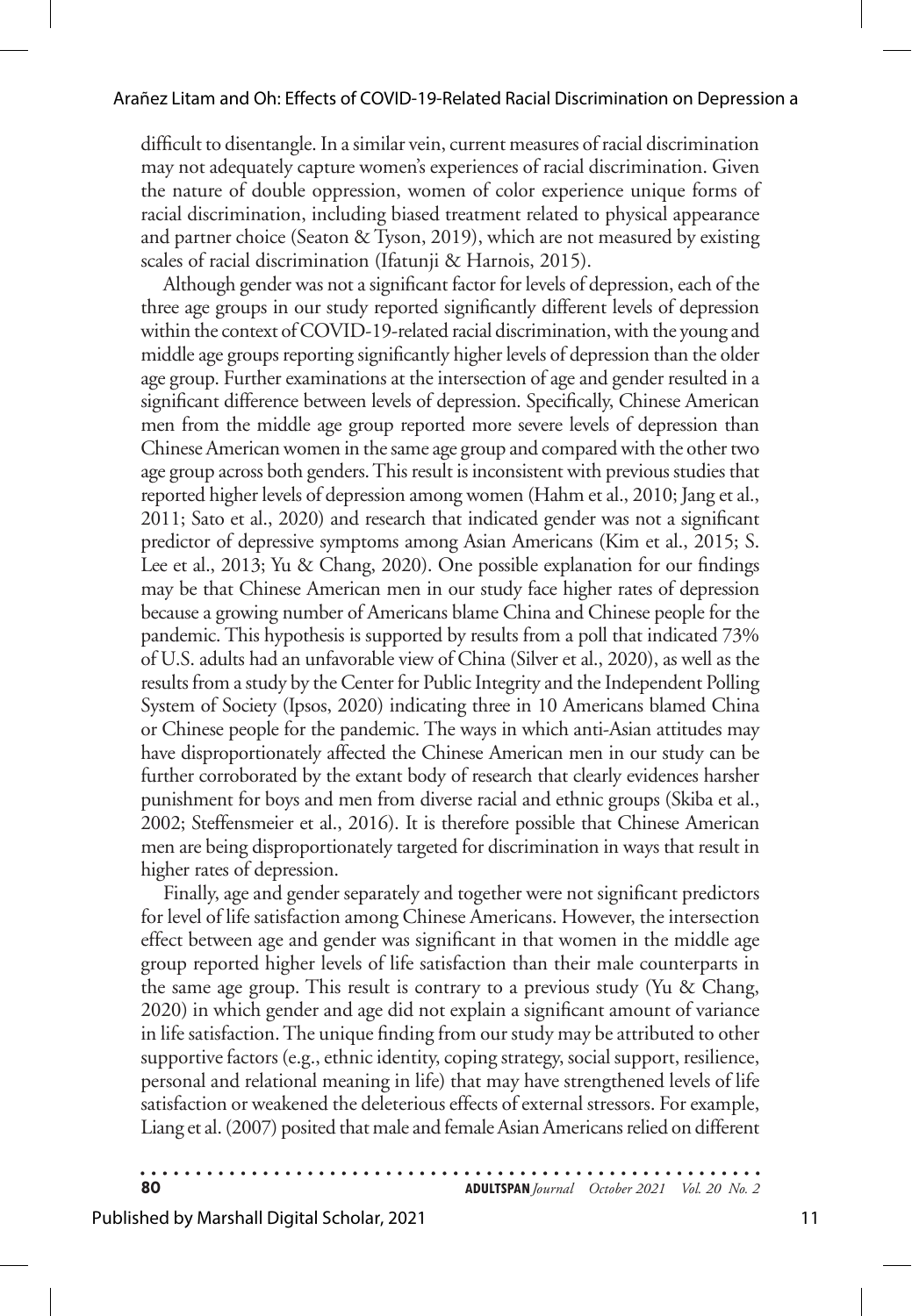coping strategies (e.g., support seeking vs. active coping) when faced with racismrelated stress. Future research would benefit from an investigation of the role of other protective factors in life satisfaction among Chinese Americans, and Asian Americans more broadly, at the intersection of gender and age.

#### **Clinical Implications for Counselors**

Following the COVID-19 pandemic, communities of color, including Chinese Americans, are forced to contend with challenges that are not shared by their White counterparts (Litam & Hipolito-Delgado, 2021). The findings from this study highlight the need for professional counselors to endorse an intersectional approach that considers the role of age and gender when counseling Chinese Americans facing COVID-19-related racial discrimination. Given that depression among Chinese Americans was associated with experiences of pandemic-related discrimination, counselors must be prepared to use culturally sensitive strategies to help Asian Americans raise their critical consciousness and use coping responses that mitigate the effects of race-based trauma and COVID-19-related discrimination (see Chan & Litam, 2021; Litam, 2020; Litam & Oh, 2020). Professional counselors can learn strategies to support Chinese Americans during the pandemic by consulting earlier literature (see Litam, 2020; Litam & Oh, 2020) and research on related topics. Litam and Oh's (2020) study of Chinese Americans revealed that higher levels of disengagement and engagement coping responses moderated the relationship between depression and life satisfaction, and higher levels of ethnic identity moderated the relationship between COVID-19-related discrimination and depression. Taken in combination with our findings, professional counselors may encourage Chinese American men from the middle age group (35–54 years) to strengthen their ethnic identities and cultivate coping responses by leveraging social, spiritual, and/or community supports to begin processing their experiences of discrimination and mitigate the effects of depression.

The racial discrimination experiences among middle-aged Asian men are important because Asian men occupy both privileged and oppressed identities (T. Liu & Wong, 2018). Professional counselors must therefore consider how harmful sociopolitical messages from the media and society combine with aspects of systematic and structural racism in ways that position men from minoritized groups to face harsher punishments (Skiba et al., 2002; Steffensmeier et al., 2016). Rather than overlooking these experiences, it would behoove counselors to help Chinese American clients cultivate coping responses, either direct or indirect, while engaging in advocacy for diverse clients by endorsing an antiracist stance within professional and personal realms.

#### **Limitations and Future Research**

The findings from this study must be interpreted within the scope of its methodological limitations. First, cross-sectional and retrospective research designs limit directionality and causality of the findings. All the survey items were completed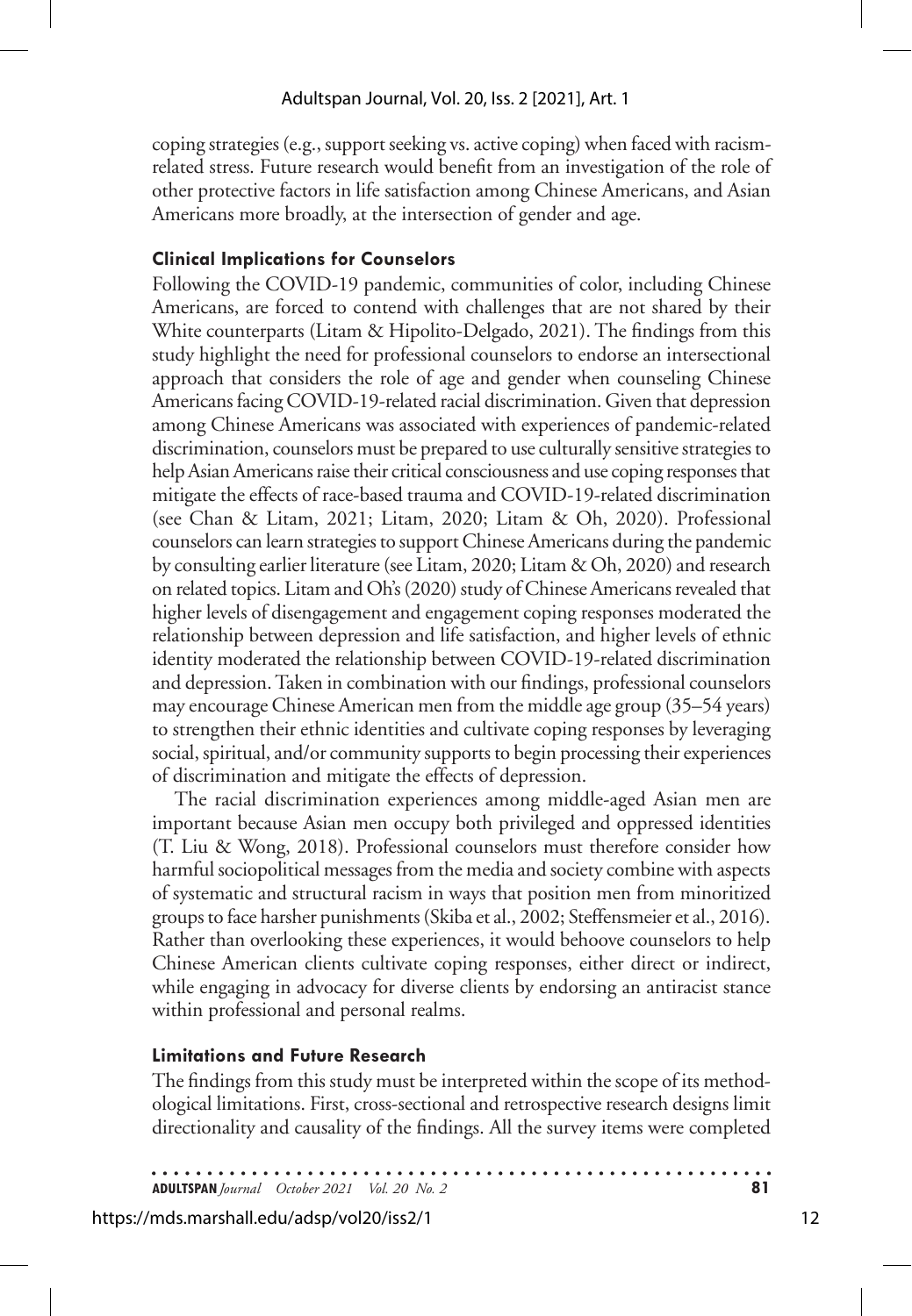at the same time and required participants to respond based on memory recall. Therefore, given the correlational nature of our findings, causality of the effects in the present study may not be determined. Future research would benefit from using longitudinal research whereby each study variable is measured at different time points to understand better causality of the effects. Second, a relatively small sample size of the older age group  $(n = 8)$  limits implications of our finding regarding effects of age; therefore, it is important not to overstate the effects of age found in this study. Future researchers would benefit from recruiting participants from diverse age groups, including more older adults. Last, other study variables that were not included in this study may confound or influence how individuals with different gender and age groups experience racial discrimination, depression, and life satisfaction. Future studies would benefit from including protective variables (e.g., ethnic identity, resiliency, coping strategy) that may explain variance in experiences of racial discrimination, depression, and life satisfaction.

#### **REFERENCES**

- Bernstein, K. S., Park, S. Y., Shin, J., Cho, S., & Park, Y. (2011). Acculturation, discrimination and depressive symptoms among Korean immigrants in New York City*. Community Mental Health Journal, 47*(1), 24–34. https://doi.org/10.1007/s10597-009-9261-0
- Carter, R. T., Johnson, V. E., Kirkinis, K., Roberson, K., Muchow, C., & Galgay, C. (2019). A meta-analytic review of racial discrimination: Relationships to health and culture. *Race and Social Problems, 11,* 15–32. https://doi.org/10.1007/s12552-018-9256-y
- Chan, C. D., & Litam, S. D. A. (2021). Mental health equity of Filipino communities in COVID-19: A framework for practice and advocacy. *The Professional Counselor, 11*(1), 73–85. https://doi.org/10.15241/cdc.11.1.73
- Chau, V., Bowie, J. V., & Juon, H. S. (2018). The association of perceived discrimination and depression symptoms among Chinese, Korean, and Vietnamese Americans. *Cultural Diversity and Ethnic Minority Psychology, 24*(3), 389–399. https://doi.org/10.1037/cdp0000183
- Cole, E. R. (2009). Intersectionality and research in psychology. *American Psychologist, 64*(3), 170–180. https://doi.org/10.1037/a0014564
- Cohen, J. (1988). *Statistical power analysis for the behavioral sciences* (2nd ed.). Erlbaum.
- Cohen, J. (1992). A power primer. *Psychological Bulletin, 112*(1), 155–159. https://doi.org/10.1037/0033- 2909.112.1.155
- Diener, E., Emmons, R. A., Larsen, R. J., & Griffin, S. (1985). The Satisfaction With Life Scale. *Journal of Personality Assessment, 49*(1), 71–75. https://doi.org/10.1207/s15327752jpa4901\_13
- Dowd, J., & Bengtson, V. (1978). Aging in minority populations: An examination of the double jeopardy hypothesis. *Journal of Gerontology, 33*(3)*,* 427–436. https://doi.org/10.1093/geronj/33.3.427
- Erikson, E. H. (1968). *Identity: Youth and crisis.* Norton.
- Fullen, M. C., Gorby, S., Dobmeier, R. A., & Jordan, J. (2019). The current state of gerontological counseling research: A 26-year content analysis. *Journal of Counseling & Development, 97*(4), 387–397. https:// doi.org/10.1002/jcas.12287
- Garson, G. D. (2012). *Testing statistical assumptions.* Statistical Associates Publishing.
- Gee, G. C., Ro, A., Shariff-Marco, S., & Chae, D. (2009). Racial discrimination and health among Asian Americans: Evidence, assessment, and directions for future research. *Epidemiological Review, 31*(1), 130–151. https://doi.org/10.1093/epirev/mxp009
- Gee, G. C., Spencer, M. S., Chen, J., & Takeuchi, D. (2007). A nationwide study of discrimination and chronic health conditions among Asian Americans. *American Journal of Public Health, 97*(7), 1375–1282. https://doi.org/10.2105/AJPH.2006.091827
- Ha, S. K., Nguyen, A. T., Sales, C., Chang, R. S., Ta, H., Srinivasan, M., Chung, S., Palaniapan, L., & Lin, B. (2020). *Increased self-reported discrimination and concern for physical assault due to the COVID-19 pandemic in Chinese, Vietnamese, Korean, Japanese and Filipino Americans.* medRxiv. https://doi. org/10.1101/2020.09.15.20194720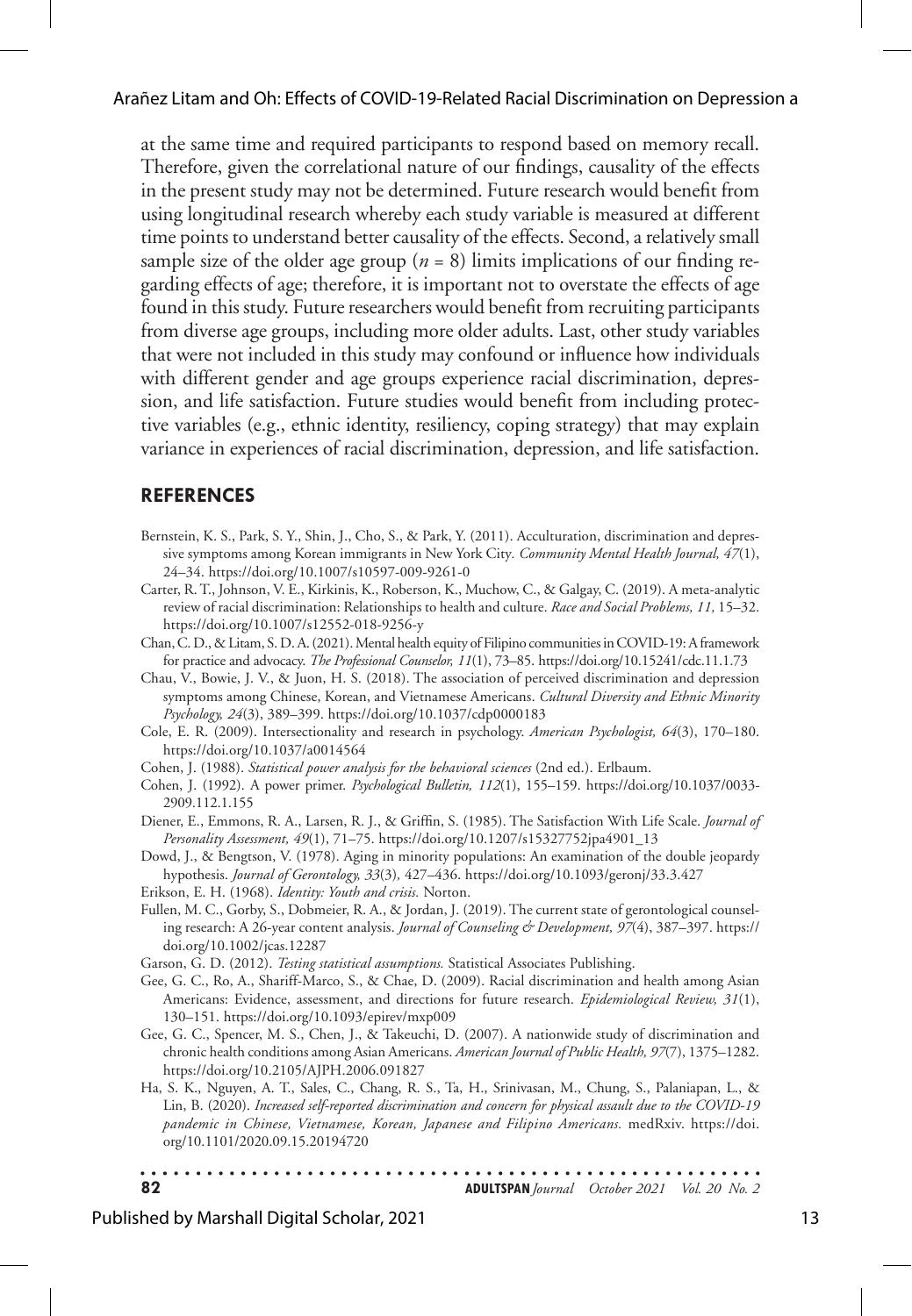#### Adultspan Journal, Vol. 20, Iss. 2 [2021], Art. 1

- Hahm, H. C., Ozonoff, A., Gaumond, J., & Sue, S. (2010). Perceived discrimination and health outcomes: A gender comparison among Asian-Americans nationwide. *Women's Health Issues, 20*(5), 350–358. https:// doi.org/10.1016/j.whi.2010.05.002
- Hwang, W.-C., & Goto, S. (2009). The impact of perceived racial discrimination on the mental health of Asian American and Latino college students. *Asian American Journal of Psychology, S*(1), 15–28. https:// doi.org/10.1037/1948-1985.S.1.15
- Ifatunji, M. A., & Harnois, C. E. (2015). An explanation for the gender gap in perceptions of discrimination among African Americans: Considering the role of gender bias in measurement. *Sociology of Race and Ethnicity, 2*(3), 263–288*.* https://doi.org/10.1177/2332649215613532
- Ipsos. (2020). *New Center for Public Integrity/Ipsos poll finds most Americans say the coronavirus pandemic is a natural disaster.* https://www.ipsos.com/en-us/news-polls/center-for-public-integrity-poll-2020
- Iwamoto, D. K., & Liu, W. M. (2009). Asian American men and Asianized attribution. In N. Tewari & A. Alvarez (Eds.), *Asian American psychology: Current perspective* (pp. 211–232). Erlbaum.
- Jang, Y., Kim, G., & Chiriboga, D. A. (2011). Gender differences in depressive symptoms among older Korean American immigrants. *Social Work in Public Health, 26*(1), 96–109. https://doi.org/10.1080/10911350902987003
- Jeung, R., & Nham, K. (2020). *Incidents of coronavirus-related discrimination.* Asian Pacific Policy & Planning Council. http://www.asianpacificpolicyandplanningcouncil.org/wp-content/uploads/STOP\_AAPI\_ HATE\_MONTHLY\_REPORT\_4\_23\_20.pdf
- Kalibatseva, Z., & Leong, F. T. L. (2011). Depression among Asian Americans: Review and recommendations. *Depression Research and Treatment, 10*, Article 320902. https://doi.org/10.1155/2011/320902
- Kaplan, D. M., Tarvydas, V. M., & Gladding, S. T. (2014). 20/20: A vision for the future of counseling: The new consensus definition of counseling. *Journal of Counseling & Development, 92*(3), 366–372. https:// doi.org/10.1002/j.1556-6676.2014.00164.x
- Kim, H. J., Park, E., Storr, C. L., Tran, K., & Juon, H.-S. (2015). Depression among Asian-American adults in the community: Systematic review and meta-analysis. *PLoS ONE, 10*(6), Article e0127760. https:// doi.org/10.1371/journal.pone.0127760
- Lee, S., Choi, S., & Matejowski, J. (2013). Comparison of major depressive disorder onset among foreignborn Asian Americans: Chinese, Filipino, and Vietnamese ethnic groups. *Psychiatry Research, 210*(1), 315–322. https://doi.org/10.1016/j.psychres.2013.03.030
- Lee, S., & Waters, S. F. (2021). Asians and Asian Americans' experiences of racial discrimination during the COVID-19 pandemic: Impacts on health outcomes and the buffering role of social support. *Stigma and Health, 6*(1), 70–78. https://doi.org/10.1037/sah0000275
- Lee, S. Y., Xue, Q.-L., Spira, A. P., & Lee, H. B. (2014). Racial and ethnic differences in depressive subtypes and access to mental health care in the United States. *Journal of Affective Disorders, 155*, 130–137. https:// doi.org/10.1016/j.jad.2013.10.037
- Lewis, J. A., & Grzanka, P. R. (2016). Applying intersectionality theory to research on perceived racism. In A. N. Alvarez, C. T. H. Liang, & H. A. Neville (Eds.), *The costs of racism for people of color: Contextualizing experiences of discrimination* (pp. 31–54). American Psychological Association. https://doi. org/10.1037/14852-003
- Liang, C. T. H., Alvarez, A. N., Juang, L. P., & Liang, M. X. (2007). The role of coping in the relationship between perceived racism and racism-related stress for Asian Americans: Gender differences. *Journal of Counseling Psychology, 54*(2), 132–141. https://doi.org/10.1037/0022-0167.54.2.132
- Liang, C. T. H., Rivera, A. L., Nathwani, A., Dang, P., & Douroux, A. N. (2010). Dealing with gendered racism and racial identity among Asian American men. In W. M. Liu, D. H. Iwamoto, & M. H. Chae (Eds.), *Culturally responsive counseling with Asian American men* (pp. 63–81). Routledge.
- Litam, S. D. A. (2020). "Take your kung flu back to Wuhan": Counseling Asians, Asian Americans, and Pacific Islanders with race-based trauma related to COVID-19. *The Professional Counselor, 10*(2), 144–156. https://doi.org/10.15241/sdal.10.2.144
- Litam, S. D. A., & Hipolito-Delgado, C. P. (2021). When being "essential" illuminates disparities: Counseling clients affected by COVID-19. *Journal of Counseling & Development*, 99(1), 3-10. https://doi. org/10.1002/jcad.12349
- Litam, S. D. A., & Oh, S. (2020). Effects of COVID-19 racial discrimination on Chinese Americans: Ethnic identity and coping strategy as moderators. *Counseling Outcome Research and Evaluation.* https://doi.org/ 10.1080/21501378.2020.1814138
- Liu, C. M., & Suyemoto, K. L. (2016). The effects of racism-related stress on Asian Americans: Anxiety and depression among different generational statuses. *Asian American Journal of Psychology, 7*(2), 137–146. https://doi.org/10.1037/aap0000046

**ADULTSPAN***Journal October 2021 Vol. 20 No. 2* **83**

#### https://mds.marshall.edu/adsp/vol20/iss2/1